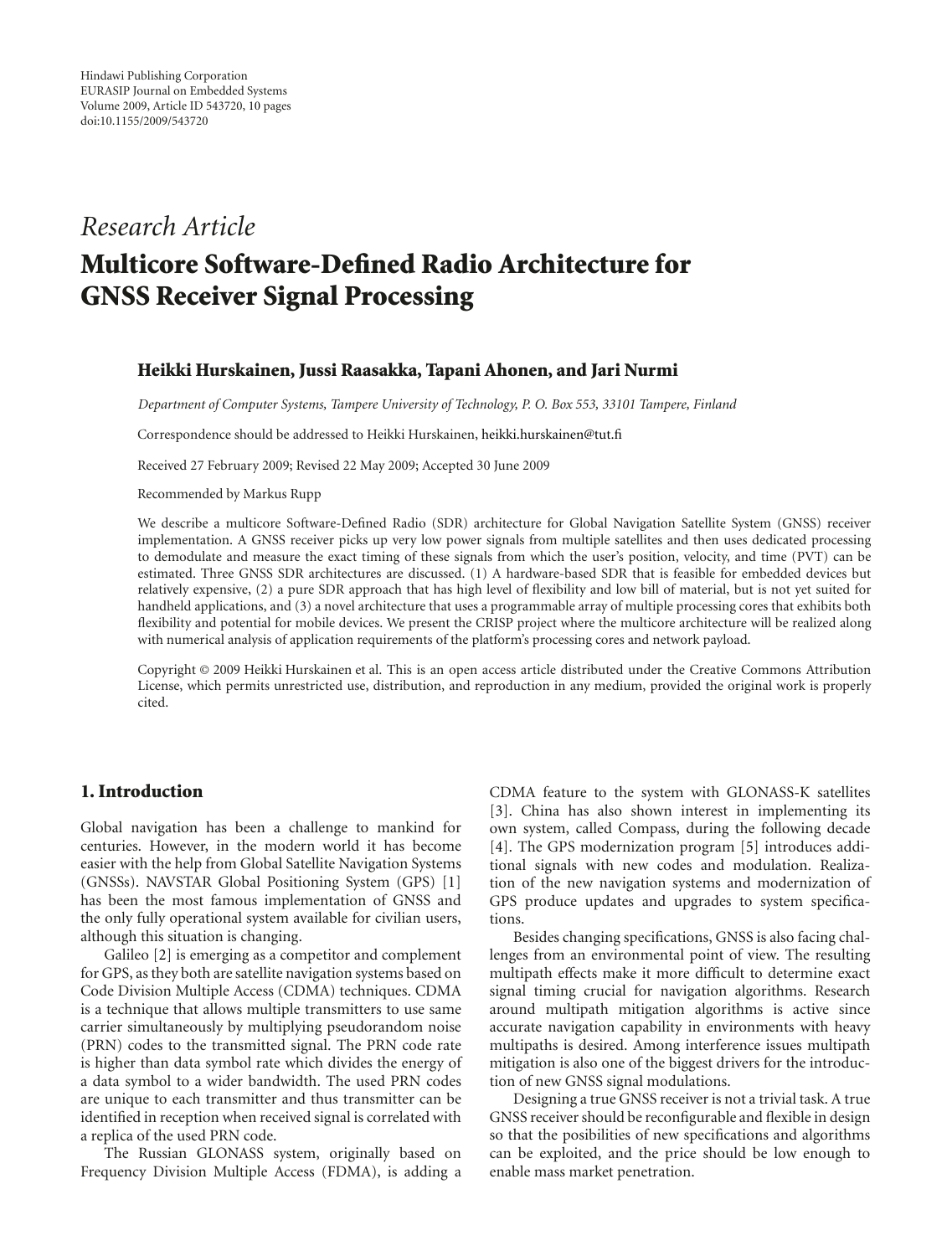#### **2. GNSS Principles and Challenges**

*2.1. Navigation and Signal Processing.* Navigation can be performed when four or more satellites are visible to the receiver. The pseudoranges from receiver to satellites and navigation data (containing ephemeris parameters) are needed [1, 6, 7].

When pseudoranges  $(\rho)$  are measured by the receiver, they can be used to solve unknowns, the users location  $(x, y, z)$ <sub>u</sub> and clock bias  $b<sub>u</sub>$  with known positions of satellites  $(x, y, z)<sub>i</sub>$ . The relation between pseudorange, satellite position, and user position is illustrated in

$$
\rho_i = \sqrt{(x_i - x_u)^2 + (y_i - y_u)^2 + (z_i - z_u)^2} + b_u.
$$
 (1)

The transmitted signal contains low rate navigation data (50 Hz for GPS Standard Positioning Service (SPS)), repeating PRN code sequence (1023 chips at 1.023 MHz for GPS SPS) and a high rate carrier (GPS SPS is transmitted at L1 band which is centered at 1575.42 MHz) [1]. For Galileo E1 Open Service (OS) and future GPS L1C it also contains a Multiplexed Binary Offset Carrier (MBOC) modulation [8, 9]. These signal components are illustrated in Figure 1.

The signal processing for GNSS can be divided into analog and digital parts. Since the carrier frequencies of the GNSS are high (*>*1 GHz) it is impossible to perform digital signal processing on it. In the analog part of the receiver, which is called the radio front-end, the received signal is amplified, filtered, downconverted, and finally quantized and sampled to digital format.

The digital signal processing part (i.e., baseband processing) has two major tasks. First, the Doppler frequencies and code phases of the satellites need to be acquired. The details of the acquisition process are well explained in literature, for example, [1, 7]. There are a number of ways to implement acquisition, with parallel methods being faster than serial ones, but at the cost of consuming more resources. The parallel methods can be applied either as convolution in the time domain (matched filters) or as multiplication in the frequency domain (using FFT and IFFT).

Second, after successful acquisition the signals found are being tracked. In tracking, the frequency and phase of the receiver are continously fine-tuned to keep receiving the acquired signals. Also, the GNSS data is demodulated and the precise timing is formed from the signal phase measurements. A detailed description of the tracking process can be found, for example, in [1, 7]. The principles for data demodulation are also illustrated in Figure 1.

*2.2. Design Challenges of GNSS.* The environment we are living in is constantly changing in topographic, geometric, economic, and political ways. These changes are driving the GNSS evolution.

Besides new systems (e.g., Galileo, Compass), the existing ones (i.e., GPS, GLONASS) are being modernized. This leads to constantly evolving field of specifications which may increase the frustration and uncertainty among receiver designers and manufacturers.

The signal spectrum of future GNSS signals is growing with the new systems. Currently the GPS L1 (centered at 1575.42 MHz) is the only commercially exploited GNSS frequency band. Galileo systems E1 OS signal will be sharing the same band. Another common band of future GPS and Galileo signals will be centered at 1176.45 MHz (GPS L5 and Galileo E5a).

The GPS modernization program is also activating the L2 frequency band (centered at 1227.60 MHz) to civilian use by implementing L2C (L2 Civil) signal [10]. This band has already been assigned for navigation use, but only for authorized users via GPS Precise Positioning Service (PPS) [1].

To improve the signal code tracking and multipath performance new Binary Offset Carrier (BOC) modulation was originally introduced as baseline for Galileo and modern GPS L1 signal development [11]. The later agreement between European and US GNSS authorities further specified the usage of Multiplexed BOC (MBOC) modulation in both systems. In MBOC modulation two different binary subcarriers are added to the signal, either as time multiplexed mode (TMBOC), or summed together with predefined weighting factors as Composite BOC (CBOC) [8, 9, 12].

Like any other wireless communication, satellite navigation also suffers from multipaths in environments prone to such (e.g., urban canyons, indoors). The problem caused by multipaths is even bigger in navigation than in communication since precise timing also needs to be resolved. The field of multipath mitigation is actively researched and new algorithms and architectures are presented frequently, for example, in [13–15].

Besides GNSS there are also other wireless communication technologies that are developing rapidly and the direction of development is driven towards multipurpose low cost receivers (user handsets) with enhanced capabilities [16].

#### **3. Overview of SDR GNSS Architectures**

In this section we present three architectures for Software-Defined Radio (SDR) GNSS receiver. A simplified definition of SDR is given in [17]. "*Radio in which some or all of the physical layer functions are software defined*."

The root SDR architecture was presented in [18]. Figure 2 illustrates an example of GNSS receiver functions mapped on to this canonical architecture. Only the reception part of the architecture is presented since current GNSS receivers are not transmitting. Radio Frequency (RF) conversion handles the signal processing before digitalization. The Intermediate Frequency (IF) processing block transfers the frequency of the received signal from IF to baseband and may also take care of Doppler removal in GNSS. The baseband processing segment handles the accurate timing and demodulation, thus enabling the construction of the navigation data bits. The division into IF and baseband sections can vary depending on the chosen solution since the complex envelope of the received signal can be handled in baseband also. Desired navigation output (Position, Velocity, and Time (PVT)) is solved in the last steps of the GNSS receiver chain.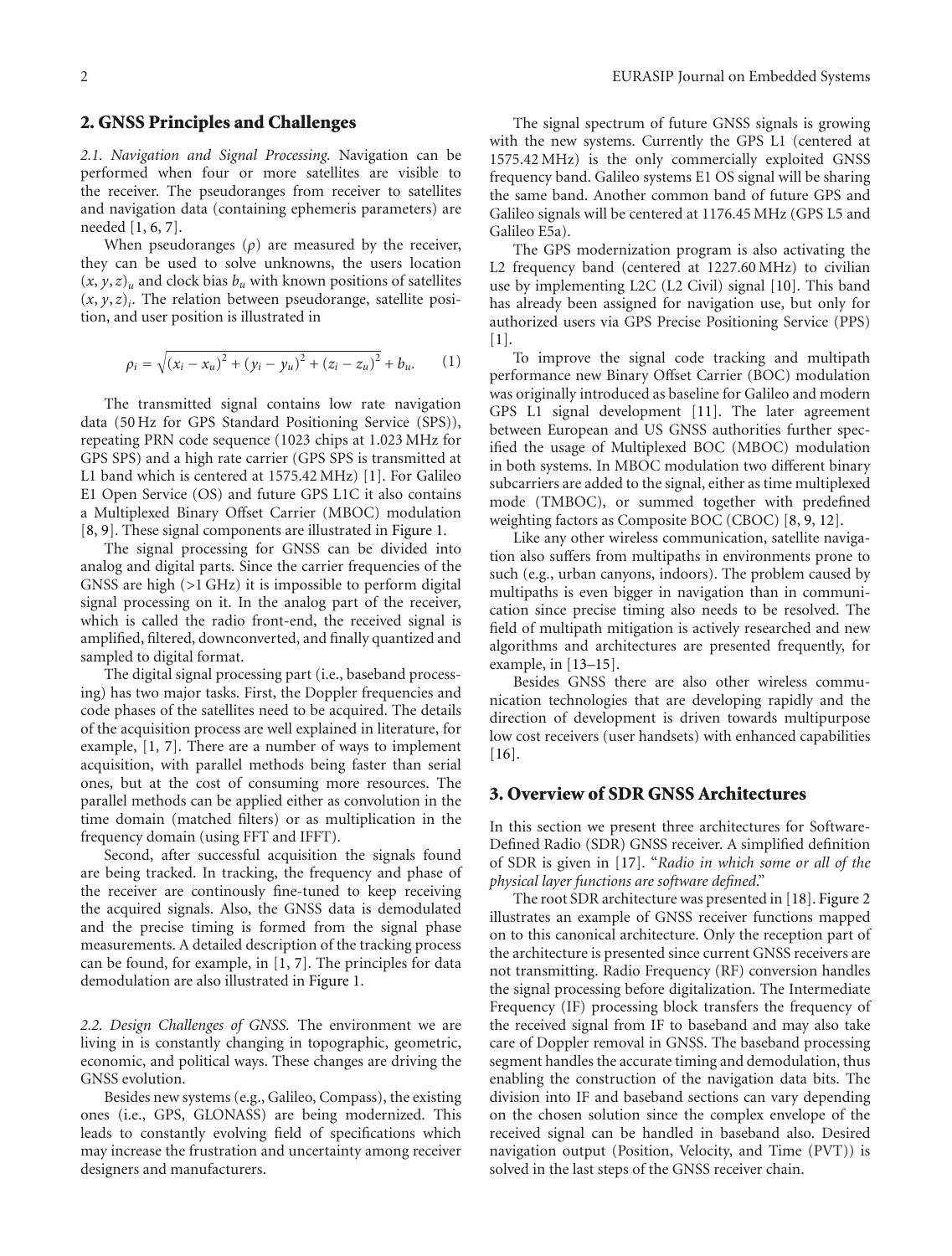

Figure 1: Principles for GNSS signal modulation in transmission and demodulation in reception.



Figure 2: Canonical SDR architecture adapted to GNSS. It is modified from [18].

Current state-of-the-art mass market receivers are based on a chipset or single-chip receiver [19]. The chipset or single-chip receiver is usually implemented as an Application Specific Integrated Circuit (ASIC). ASICs have high Nonrecurring Engineering (NRE) costs, but when produced in high volumes they have very low price per unit. ASICs can also be optimized for small size and to have small power consumption. Both of these features are desired in handheld, battery operated devices. On the other hand, ASICs are fixed solutions and impossible to reconfigure. Modifications in design are also very expensive to realize with ASIC technology.

This approach has proven to be successful in mass market receivers because of price and power consumption advantages although it may not hold its position with growing demand for flexibility and shortened time to market.

*3.1. Hardware Accelerated SDR Receiver Architecture.* The first SDR receiver architecture discussed in this paper is the approach where the most demanding parts of the receiver are implemented on a reconfigurable hardware platform, usually in the form of a Field Programmable Gate Array (FPGA) progammed with a Hardware Description Language (HDL). This architecture, comprised of radio front-end circuit, reconfigurable baseband hardware, and navigation software is well known and presented in numerous publications, for example, [16, 20–22]. FPGAs have proved to be suitable for performing GNSS signal processing functions [23]. The building blocks for hardware accelerated SDR receivers are illustrated in Figure 3.

In this architecture the RF conversion is performed by analog radio. The last step of the conversion transforms the signal from analog to digital format. IF processing and baseband functionalities are performed in accelerating hardware. The source, PVT for the GNSS case, is constructed in navigation processing.

The big advantage for reconfigurable FPGAs in comparison to ASIC technologies is the savings in design, NRE and mask costs due to shorter development cycle. The risk is also smaller with FPGAs, since the possible bugs in design can be fixed by upgrades later on. On the other hand FPGAs are much higher in unit price and power consumption.

A true GNSS Receiver poses some implementation challenges. The specifications are designed to be compatible (i.e., systems do not interfere with each other too much) and the true interoperability is reached at receiver level. One example of interoperative design challenges is the selection of the number of correlators and their spacing for tracking, since different modulations have different requirements for the correlator structure.

*3.1.1. Challenges with Radio Front End.* Although the focus of this paper is mainly on baseband functions, the radio should not be forgotten. The block diagram for a GNSS single frequency radio front end is given on the left-hand side of Figure 3. In the radio the received signal is first amplified with the Low Noise Amplifier (LNA) and then after necessary filtering it is downconverted to low IF, for example, to 4 MHz [24]. The signal is converted to a digital format after downconversion.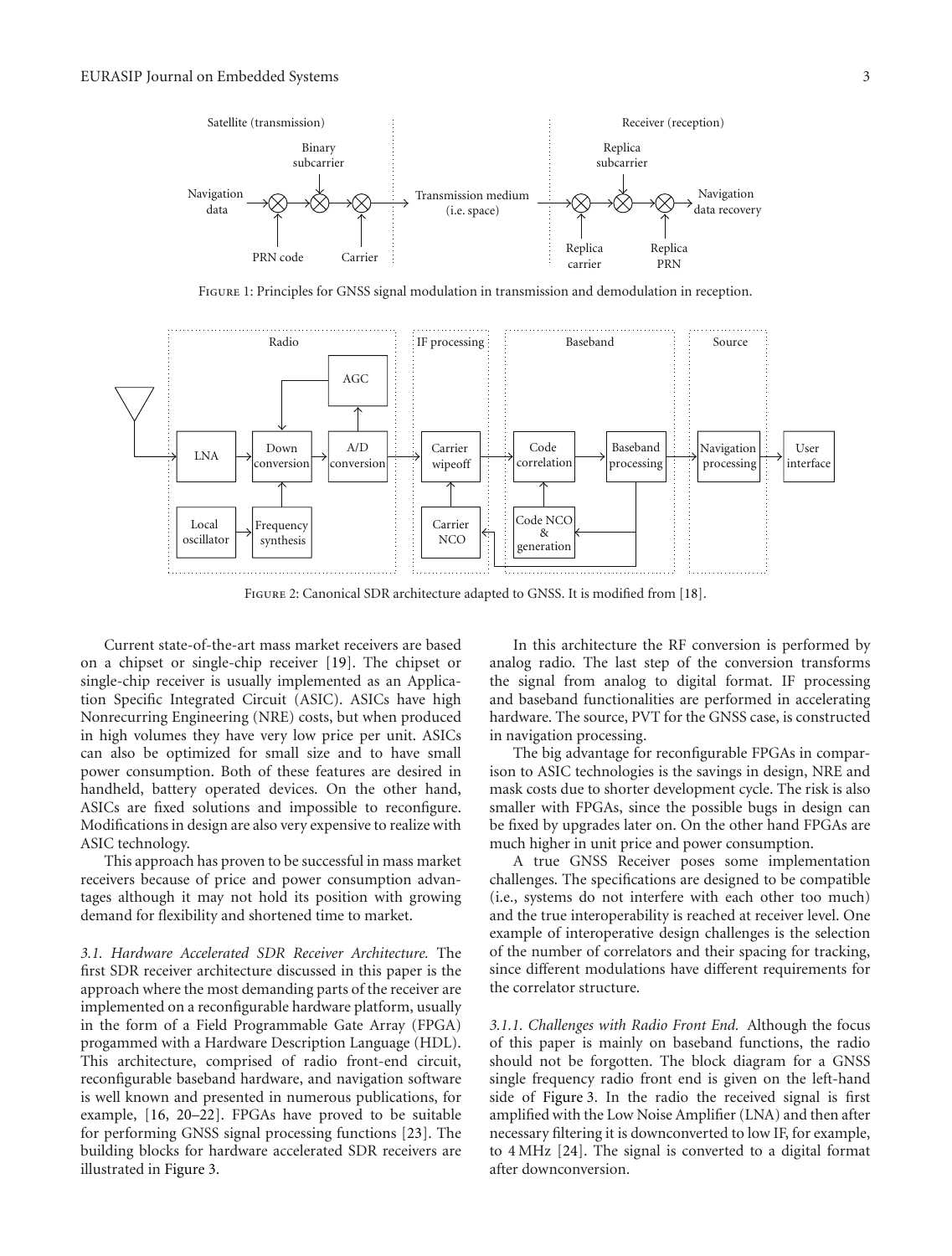

FIGURE 3: Hardware accelerated baseband architecture. From left to right: analog radio part, reconfigurable baseband hardware, and navigation software running on GPP.

The challenges for GNSS radio design come from the increasing amount of frequency bands. To call a receiver a true GNSS receiver and also to get the best performance, more than one frequency band should be processed by the radio front-end. Dual- and/or multifrequency receivers are likely choices for future receivers, and thus it is important to study potential architectures [25].

Another challenge comes from the increased bandwidth of new signals. With increased bandwidth the radio becomes more vulnerable to interference. For mass market consumer products, the radio design should also meet certain price and power consumption requirements. Only solutions with reasonable price and power consumption will survive.

*3.1.2. Baseband Processing.* The fundamental signal processing for GNSS was presented in Figure 1. The carrier and code removal processes are illustrated in more detail in Figure 4. The incoming signal is divided into in-phase and quadrature-phase components by multiplying it with the locally generated sine and cosine waves. Both phases are then correlated in identical branches with several closely delayed versions (for GPS; early, prompt, and late), of the locally generated PRN code [1]. Results are then integrated and fed to discriminator computation and feedback filter. Numerically Controlled Oscillators (NCOs) are used to steer the local replicas.

An example of the different needs for new GNSS signals is the addition of 2 correlator fingers (bumpjumping algorithm) due to Galileo BOC modulation [26]. In Figure 4 additional correlator components needed for Galileo tracking are marked with darker shade. In most parts the GPS and Galileo signals in L1 band are using the same components. The main difference is that due to the BOC family modulation Galileo needs additional correlators; it is very-early (VE) and very-late (VL) to remove the uncertainty of main peak location estimation [27]. The increasing number of correlators is related to the increase in complexity, measured by the number of transistors in the final design [13].

The level of hardware acceleration depends on the selected algorithms. Acquisition is rarely needed compared to tracking and thus it is more suitable for software implementation. FFT-based algorithms are more desirable for designer to implement in software since hardware languages are usually lacking direct support for floating-point number calculus. Tracking on the other hand is a process containing mostly multiplication and accumulation using relatively small word lengths. The thing that makes it more suitable for hardware implementation is that the number of these relatively simple computations is high, with a real-time deadline.

*3.2. Ideal SDR GNSS Receiver Architecture.* The ideal SDR is characterized by assigning all functions after the analog radio to a single processor [18]. In the ideal case all hardware problems are turned to software problems.

A fundamental block diagram of a software receiver is illustrated in Figure 5 [28]. The architecture of the radio front-end is the same that was illustrated in Figure 3. After radio the digitized signals are fed to buffers for software usage. Then all of the digital signal processing, acquisition, and tracking functions are performed by software.

In the literature, for example, [28, 29], the justification and reasoning for SDR GNSS is strongly attributed to the well-known Moores law which states that the capacity of integrated circuits is doubling every 18–24 months [30]. Ideal SDR solutions should become feasible if and when available processing power increases. Currently reported SDR GPS receiver implementations are working in realtime only if the clock speed of the processor is from 900 MHz [31] to 3 GHz [29], which is too high for mobile devices but not, for example, a laptop PC.

In the recent years, the availability of GNSS radio front ends with USB has improved, making the implementation of a pure software receiver on a PC platform quite straightforward. The area where pure software receivers have already made a breakthrough is postprocessing applications. Postprocessing with software receivers allows fast algorithm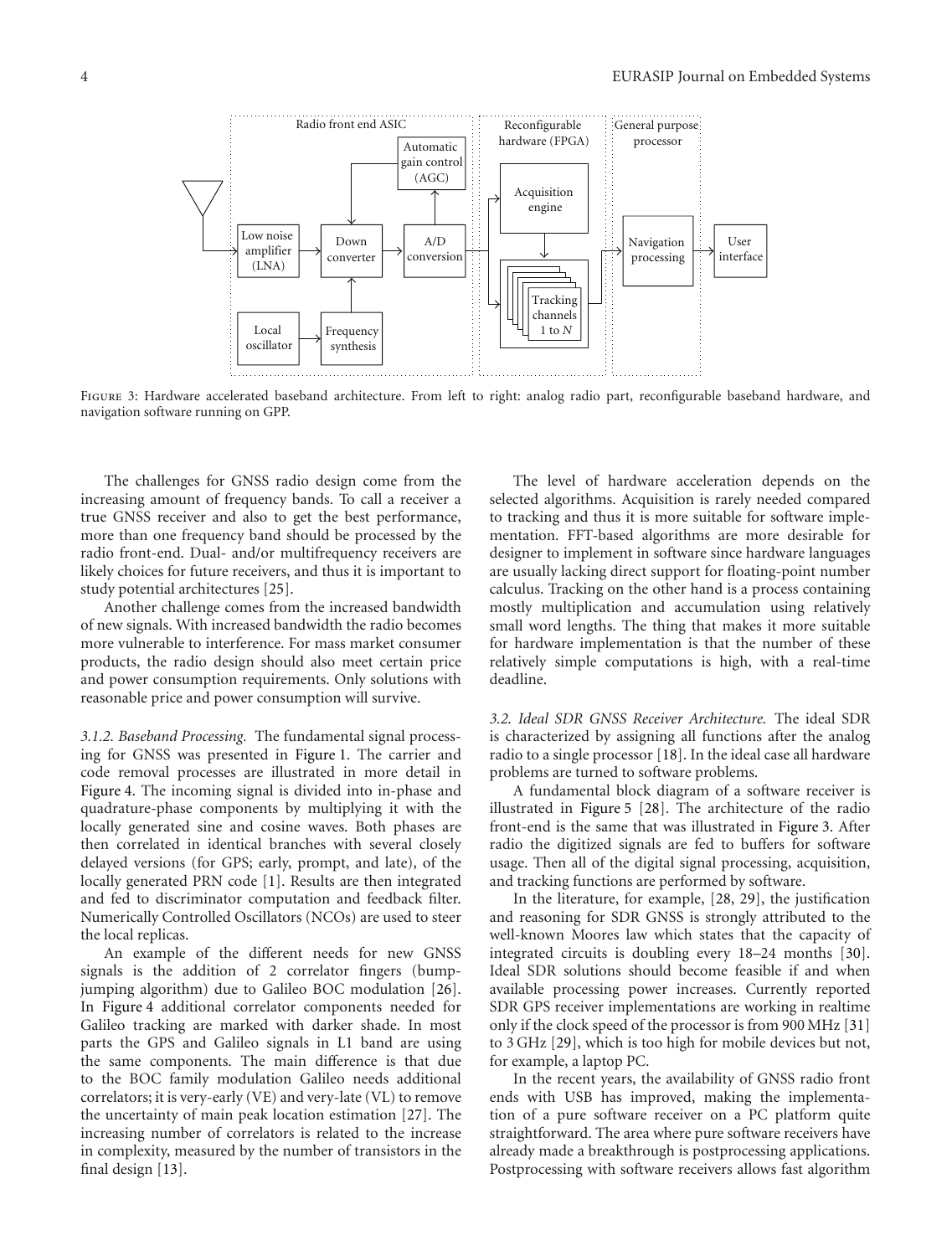

Figure 4: GPS/Galileo tracking channel.



Figure 5: Software receiver architecture. On left-hand side: analog radio part, and on right-hand side: baseband and navigation implemented as software running on a GPP.

prototyping and signal analysis. Typical postprocessing applications are ionospheric monitoring, geodetic applications, and other scientific applications [21, 32].

Software is definitely more flexible than hardware when compared in terms of time to market, bill of materials, and reconfigurable implementation. But with a required clock frequency of around 1 GHz or more, the generated heat and battery life will be an issue for small handheld devices.

*3.3. SDR with Multiple Cores.* What about having an array of reconfigurable cores for baseband processing? In a multicore architecture baseband processing is divided among multiple processing cores. This reduces the clock frequency needed to a range achievable by embedded devices and provides an increased level of parallelism which also eases the work load per processing unit.

An example of the GNSS receiver architecture with reconfigurable baseband approach is illustrated in Figure 6. In this example one of the four cores is acting as an acquisition engine and the remaining three are performing the tracking functions. A fixed set of cores is not desirable since the need for acquisition and tracking varies over time. For example, when receiver is turned on, all cores should be

performing acquisition to guarantee the fastest possible Time To First Fix (TTFF). After satellites have been found more of the acquisition cores are moved to the tracking task.

If (and when) manufactured in large volumes the (properly scaled) array of processing cores can be eventually implemented in an ASIC circuit. This lowers the per unit price and makes this solution more appealing for mass markets, while still being reconfigurable and having high degree of flexibility.

In the next section we present one future realization of this architecture.

## **4. CRISP Platform**

Cutting edge Reconfigurable ICs for Stream Processing (CRISP) [33] is a project in the Framework Programme 7 (FP7) of the European Union (EU). The objectives of the CRISP are to research the optimal utilization, efficient programming, and dependability of a reconfigurable multiprocessor platform for streaming applications. The CRISP consortium is a good mixture of academic and industrial know-how with partners; Recore (NL), University of Twente (NL), Atmel (DE), Thales Netherlands (NL),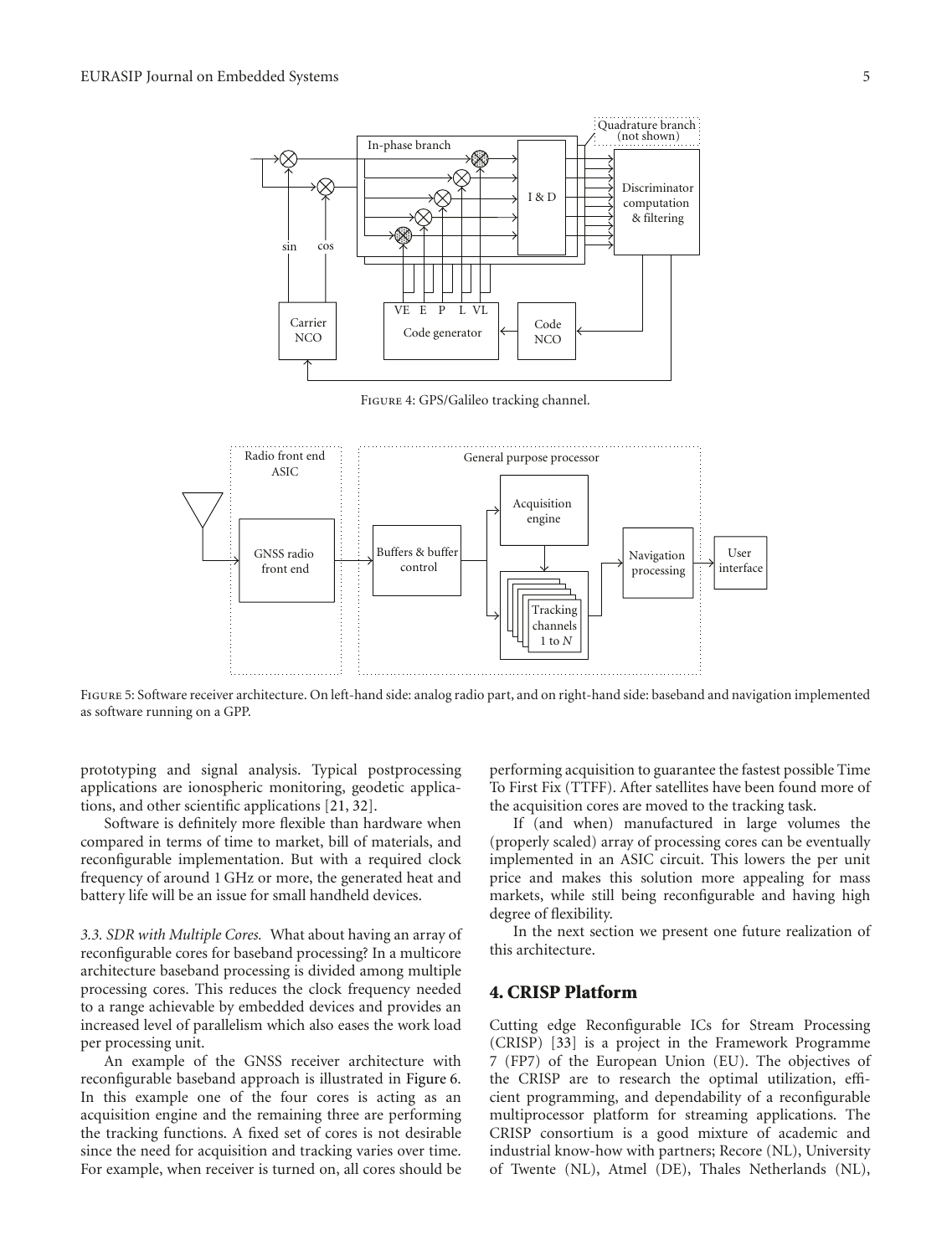

FIGURE 6: Software reconfigurable baseband receiver architecture. From left: analog radio part, baseband implemented on an array of reconfigurable cores, and navigation software running on GPP.

Tampere University of Technology (FI), and NXP (NL). The three-year project started in the beginning at 2008.

The reconfigurable CRISP platform, also called General Streaming Processor (GSP), designed and implemented within the project, will consist of two separate devices: General Purpose Device (GPD) and Reconfigurable Fabric Device (RFD). The GPD contains off-the-shelf General Purpose Processor (GPP) with memories and peripheral connections whereas the RFD consists of 9 reconfigurable cores. The array of reconfigurable cores is illustrated in Figure 7 [34], with "R" depicting a router.

The reconfigurable cores are Montium cores (it was recently decided to use Xentium processing tile as Reconfigurable Core in the CRISP GSP. The Xentium has at least similar performance to the Montium (with respect to cycle count), but is designed for better programmability (e.g., hardware supporting optimal software pipelining)). Montium [35] is a reconfigurable processing core. It has five Arithmetic and Logical Units (ALUs), each having two memories, resulting in total of 10 internal memories. The cores communicate via a Network-on-Chip (NoC) which includes two global memories. The device interfaces to other devices and outer world via standard interfaces.

Within the CRISP project the GNSS receiver is one of the two applications designed for proof of concept for the platform. The other is a radar beamforming application which has much higher demands on computation than a standalone GNSS receiver.

*4.1. Specifying the GNSS Receiver for the Multicore Platform.* In the CRISP project our intention is to specify, implement, and integrate a GNSS receiver application supporting GPS and Galileo L1 Open Service (OS) signals on the multicore platform. In this case, the restriction for L1 band usage comes from the selected radio [24], but in principle the multicore approach can be extended to multifrequency receivers if a suitable radio front-end is used.

*4.1.1. Requirements for Tile Processor.* The requirements of GNSS L1 application have been studied in [36]. The

Table 1: Estimation of GNSS baseband process complexity for Montium Tile Processor running at 200 MHz, max performance of 1 GMAC/s [36].

| Process               | Usage $(MMAC/s)$ | Usage of TP $(\% )$ |
|-----------------------|------------------|---------------------|
| Acquisition (GPS)     | 43.66            | 4.4                 |
| Acquisition (Galileo) | 196.15           | 19.6                |
| Tracking (GPS)        | 163.67           | 16.4                |
| Tracking (Galileo)    | 229.14           | 22.9                |

results, restated in Table 1, indicated that a single Montium core running at 200 MHz clock speed is barely capable of executing the minimum required amount of acquisition and tracking processes. This analysis did not take into account the processing power needed for baseband to navigation handover nor navigation processing itself. With this it is evident that an array of cores (more than one) is needed for GNSS L1 purposes. The estimations given in Table 1 are based on reported [35] performance of the Montium core. The acquisition figures are computed for a search speed of one satellite per second and the tracking figures are for a single channel.

The results presented in Table 1 reflect the complexity of the processes when the input stream is sampled at 16.368 MHz, which is the output frequency of the selected radio front end for CRISP platform [24]. This is approximately 16 times the navigation signal fundamental frequency of 1.023 MHz.

The GNSS application can also be used with a lower rate input stream without a significant loss in application performance. For this paper, we analyzed the effect of the input stream decimation to the complexity of the main baseband processes. The other parameters, such as acquisition time and number of frequency bins for acquisition and number of active correlators per channel for tracking, remained the same as in [36].

Figures 8 and 9 illustrate the effect of decimation by factors 1, 2, 4, 8, and 16 to the utilization of the Montium Tile processor. Decimation factor 1 equates to the case where no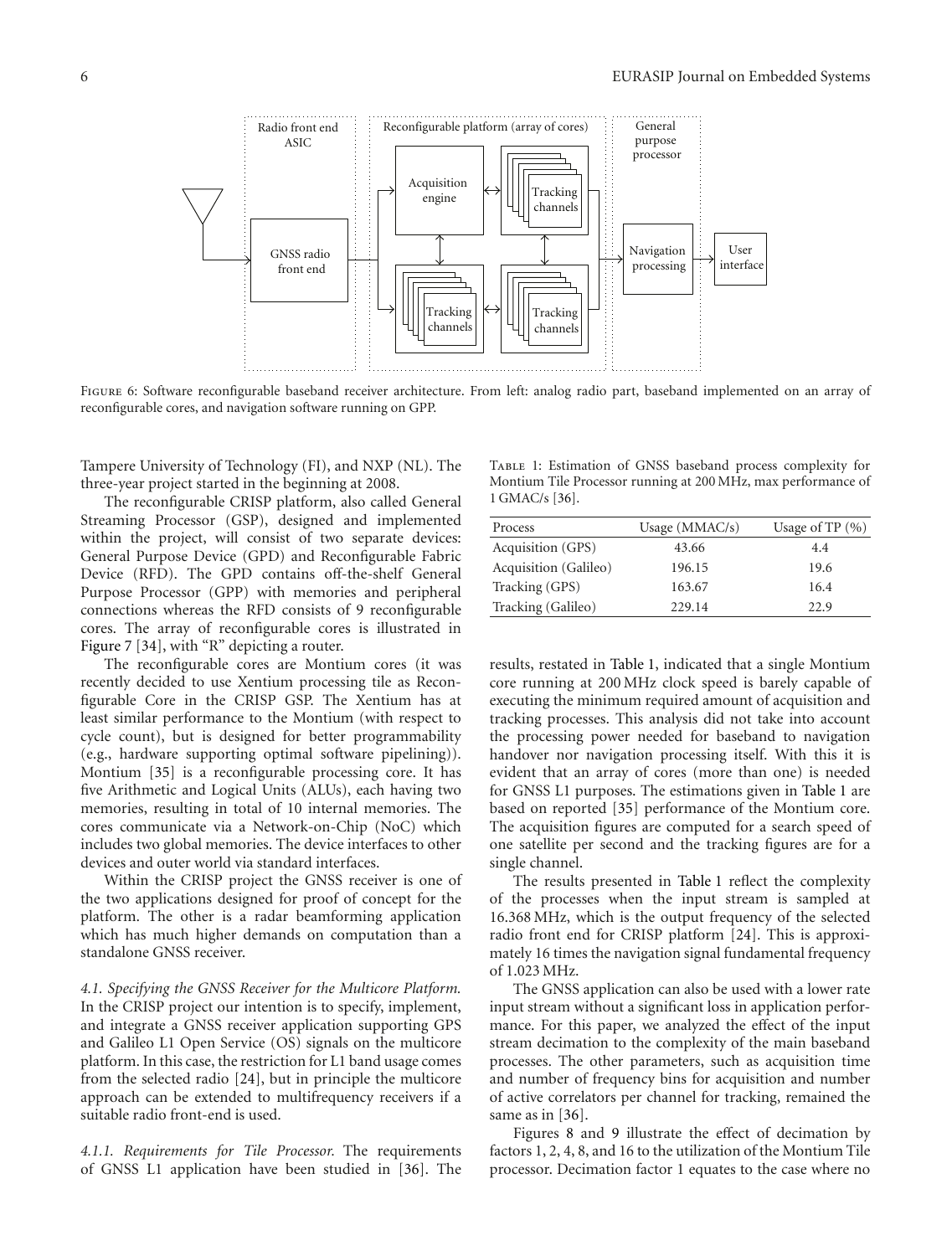

FIGURE 7: Array of 9 reconfigurable cores [34] with example mapping of GNSS application illustrated, the selection of cores is random. "R" depicts router and "IF" interface.

decimation is applied, that is, results shown in Table 1. The presented figures show how the complexity of both processes, measured as Montium Tile Processor utilization percentage, decreases exponentially as decimation factor increases. The behavior is the same for GPS and Galileo signals, except that utilization with Galileo signals is a bit larger than with GPS in all studied cases.

To ease the computational load of the Tile Processor the decimation of the input stream seems to be a feasible choice. The amount of decimation should be sufficient to effect meaningful savings in TP utilization without significantly degrading performance of the application. For the current GPS SPS signal, decimation by factor 4 (4.092 MHz) is feasible without significant loss in receiver performance. Factor of 8 (2.046 MHz) is equal to the Nyqvist rate for 1.023 MHz, which is the PRN code rate used in GSP SPS signal.

In the Galileo case, decimation factor 4 is the maximum decimation factor. This is because with a sampling frequency of approximately  $4 \text{ MHz}$  the  $BOC(1,1)$  component of the Galileo E1 OS signal can be still received with a maximum loss of only *−*0.9 dB, when compared with the reception of the whole MBOC bandwidth [12]. (This applies also to the modern GPS L1C signals, but they are not specified in our application [36].)

Table 2: Estimation of GNSS baseband process complexity with decimated (by factor 4) input stream. Montium Tile Processor running at 200 MHz, max performance of 1 GMAC/s.

| Process               | Usage $(MMAC/s)$ | Usage of $TP(%)$ |
|-----------------------|------------------|------------------|
| Acquisition (GPS)     | 9.57             | 0.96             |
| Acquisition (Galileo) | 43.66            | 4.37             |
| Tracking (GPS)        | 40.92            | 4.09             |
| Tracking (Galileo)    | 57.28            | 5.73             |

In the ideal case the decimation of the input stream should be changing with the receiver mode (GPS/Galileo). Since in CRISP the decimation of the radio stream will be implemented as hardware in FPGA, which is connecting the radio to the parallel interface of the final CRISP prototype platform, the run time configuration of the decimation factor is not feasible. For this reason, in the rest of the paper we will focus on the scenario where fixed decimation factor of 4 is used, resulting in a stream sample rate of 4.092 MHz.

Table 2 shows baseband complexity estimation for the case when input stream is decimated by a factor of four. When it is compared to the original figures of complexity shown in Table 2, it can be seen that the utilization of TP is over four times smaller.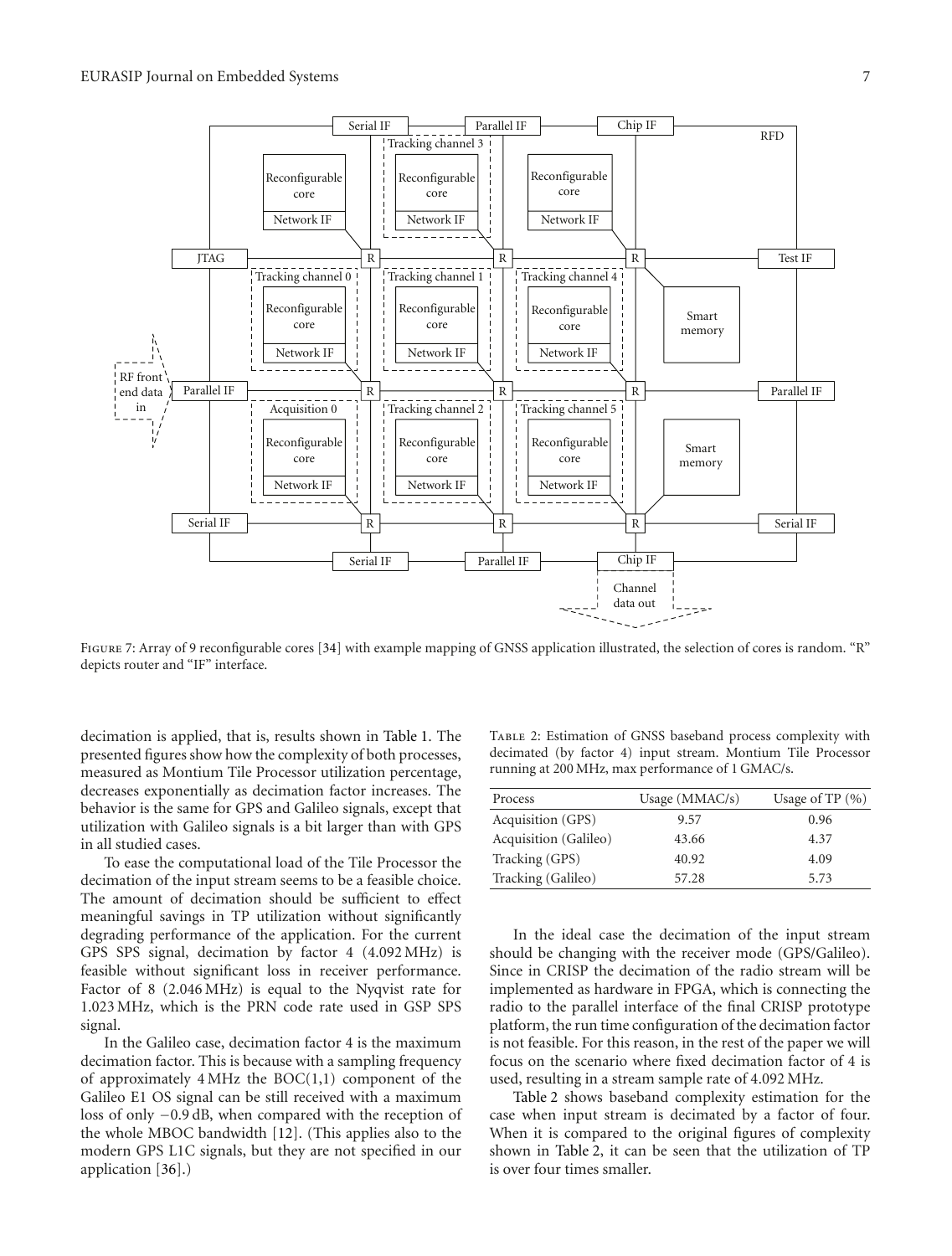

Figure 8: Acquisition process utilization of Montium Tile Processor resources as a function of the decimation factor of the input stream.



Figure 9: Tracking process utilization of Montium Tile Processor resources as a function of the decimation factor of the input stream.

*4.1.2. Requirements for the Network-on-Chip.* To analyze the multicore GNSS receiver application we built a functional software receiver with the C++ language, running on a PC. The detailed analysis of the software receiver will be given in substantial paper [37].

In our SW receiver each process was implemented as a software thread. With approximating one process per core this approach enabled us to estimate the link payload by logging communication between the threads.

We estimated a scenario where one core was allocated to perform acquisition and six cores were mapped for the tracking process. This scenario is illustrated in Figure 7. Digitized RF front-end data is input to the NoC via an interface.



(b) Average tracking link payload

Figure 10: Link payloads for GPS acquisition process (a) and average payload of GPS tracking processes (b).

A specific chip interface is used to connect the RFD to the GPD, and it is used to forward channel data (channel phase measurement data related to pseudorange measurements, and navigation data) to the GPD. The Selected mapping is a compromise between minimal operative setup (one acquisition and four tracking) and the needs of dependability testing processes, where individual cores may be taken offline for testing purposes.

The scenario was simulated with a prerecorded set of real GPS signals. Since signal sources for Galileo navigation were not available, the Galileo case was not tested. The link payloads caused by the cores communicating while the software was running for 5 seconds is illustrated in Figure 10.

The results show that, in GPS mode, our GNSS application causes a payload for each link/processing core with a constant baseline of 4096 Bytes/millisecond. This is caused by the radio front-end input, that is, the incoming signal. In this scenario we used real GPS front end data which was sampled at 4.092 MHz, each byte representing one sample. This sampling rate is also equal to the potential decimation scenario discussed earlier.

With a higher sampling rate the link payload baseline will be raised, but on the other hand one byte can be preprocessed to contain more than one sample, decreasing the traffic caused by radio front-end input.

The first peak in the upper part of Figure 8 is caused by the acquisition process output. When GNSS application starts, FFT-based acquisition is started and the results are ready after 60 milliseconds, which are then transmitted to tracking channels. This peak is also the largest individual payload event caused by the GNSS application.

After a short initialization period the tracking processes start to produce channel output. An Average of simulated GPS tracking link/processing core payloads is illustrated in Figure 10(b). Every 20 milliseconds a navigation data symbol (data rate is 50 Hz in GPS) is transmitted and once a second higher transmission peak is caused by the loop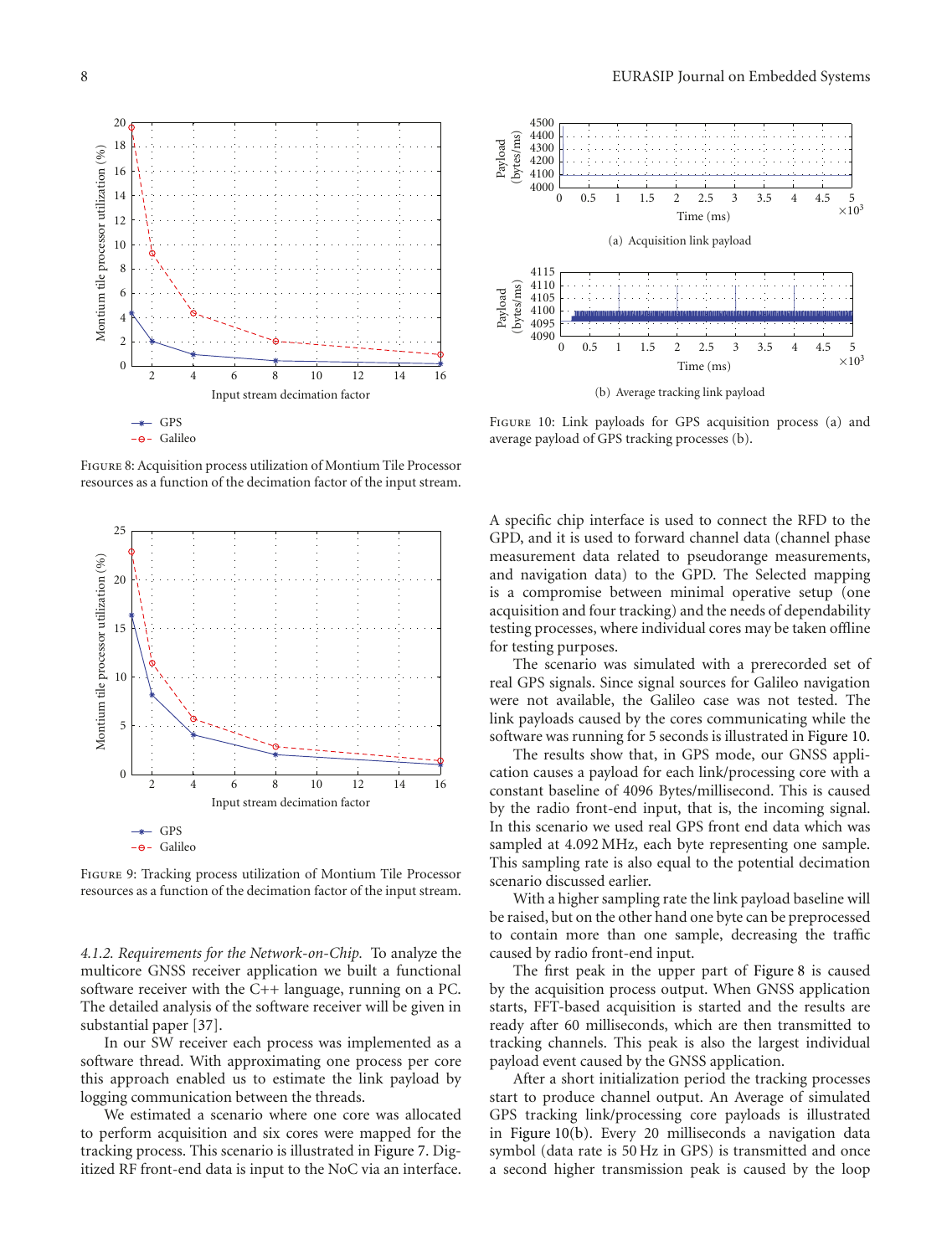phase measurement data, which is transmitted to GPD for pseudorange estimation.

In Galileo mode, the payload caused by incoming signal will be equal since the same radio input will be used for both GPS and Galileo. However, the transmission of data symbols will cause a bigger payload since data rate of Galileo E1 signals is 250 symbols per second [8]. Galileo phase measurement rate will remain the same as in GPS mode.

From the results it is seen that the link payload caused by the incoming RF signal is the largest one in both operating modes, and if the link payload needs to be optimized the reduction of it is the first thing to be studied. The results also indicate that when GNSS application is running smoothly the link payloads caused by it are predictable.

Note that this estimation does not contain any overheads caused by network protocol or any other data than navigation related (dependability, real-time mapping of the processes). These issues will be studied in our future work.

*4.2. Open Issues.* Besides the additional network load caused by other than the GNSS application itself, there are also some other issues that remain open. There may be challenges in designing software for a multicore environment. Power consumption as well as the final bill of materials (BOMs), (i.e., final price of the multicore product) remains an open issue at the time of this writing. In future these issues will be studied and suitable optimizations performed after the prototyping and proof of concepts have been completed successfully.

#### **5. Conclusions**

In this paper we discussed three Software-Defined Radio (SDR) architectures for a Global Navigation Satellite System (GNSS) receiver. The usage of flexible architectures in GNSS receiver was justified with the need for implementing support for upcoming navigation systems and new algorithms developed, and especially for multipath mitigation. The hardware accelerated SDR architecture is quite close to the current mass market solutions. There the ASIC is replaced with a reconfigurable piece of hardware, usually an FPGA. The second architecture, ideal (or pure) SDR receiver is using a single processor to realize all necessary signal processing functions. Real-time receivers remain a challenge, but postprocessing applications are already taking advantage of this architecture.

The third architecture, SDR with multiple cores, is a novel approach for GNSS receivers. This approach benefits in both having high degree of flexibility, and when properly designed and scaled, a reasonably low unit price in high volume production. In this paper we also presented the CRISP project where such a multicore architecture will be realized along with the analysis of GNSS application requirements for the multicore platform.

We extended the previously published analysis of processing tile utilization to cover the effect of input stream decimation. Decimation by factor four seems to offer a good compromise between core utilization and application performance.

#### **Acknowledgments**

The authors want to thank Stephen T. Burgess from Tampere University of Technology for his useful comments about the manuscript. This work was supported in part by the FUGAT project funded by the Finnish Funding Agency for Technology and innovation (TEKES). Parts of this research are conducted within the FP7 Cutting edge Reconfigurable ICs for Stream Processing (CRISP) project (ICT-215881) supported by the European Commission.

#### **References**

- [1] E. D. Kaplan and C. J. Hegarty, Eds., *Understanding GPS, Principles and Applications*, Artech House, Boston, Mass, USA, 2nd edition, 2006.
- [2] J. Benedicto, S. E. Dinwiddy, G. Gatti, R. Lucas, and M. Lugert, "GALILEO: Satellite System Design and Technology Developments," European Space Agency, November 2000.
- [3] S. Revnivykh, "GLONASS Status and Progress," December 2008, http://www.oosa.unvienna.org/pdf/icg/2008/icg3/04 .pdf.
- [4] G. Gibbons, "International system providers meeting (ICG-3) reflects GNSS's competing interest, cooperative objectives," *Inside GNSS*, December 2008.
- [5] U. S. Airforce, "GPS Modernization Fact Sheet," 2006, http://pnt.gov/public/docs/2006/modernization.pdf.
- [6] M. S. Braasch and A. J. van Dierendonck, "GPS receiver architectures and measurements," *Proceedings of the IEEE*, vol. 87, no. 1, pp. 48–64, 1999.
- [7] K. Borre, D. M. Akos, N. Bertelsen, P. Rinder, and S. H. Jensen, *A Software Defined GPS and Galileo Receiver—A Single-Frequency Approach*, Birkhauser, Boston, Mass, USA, ¨ 2007.
- [8] "Galileo Open Service, Signal in space interface control document (OS SIS ICD)," Draft 1, February 2008.
- [9] "Interface Specification—Navstar GPS Space segment/User segment L1C Interfaces," IS-GPS-800, August 2007.
- [10] R. D. Fontana, W. Cheung, and T. Stansell, "The modernized L2C signal—leaping forward into the 21st century," *GPS World*, pp. 28–34, September 2001.
- [11] "Galileo Joint Undertaking—Galileo Open Service, Signal in space interface control document (OS SIS ICD)," GJU, May 2006.
- [12] G. W. Hein, J.-A. Avila-Rodriguez, S. Wallner, et al., "MBOC: the new optimized spreading modulation recommended for GALILEO L1 OS and GPS L1C," in *Proceedings of the IEEE/ION Position, Location, and Navigation Symposium (PLANS '06)*, pp. 883–892, San Diego, Calif, USA, April 2006.
- [13] H. Hurskainen, E. S. Lohan, X. Hu, J. Raasakka, and J. Nurmi, "Multiple gate delay tracking structures for GNSS signals and their evaluation with simulink, systemC, and VHDL," *International Journal of Navigation and Observation*, vol. 2008, Article ID 785695, 17 pages, 2008.